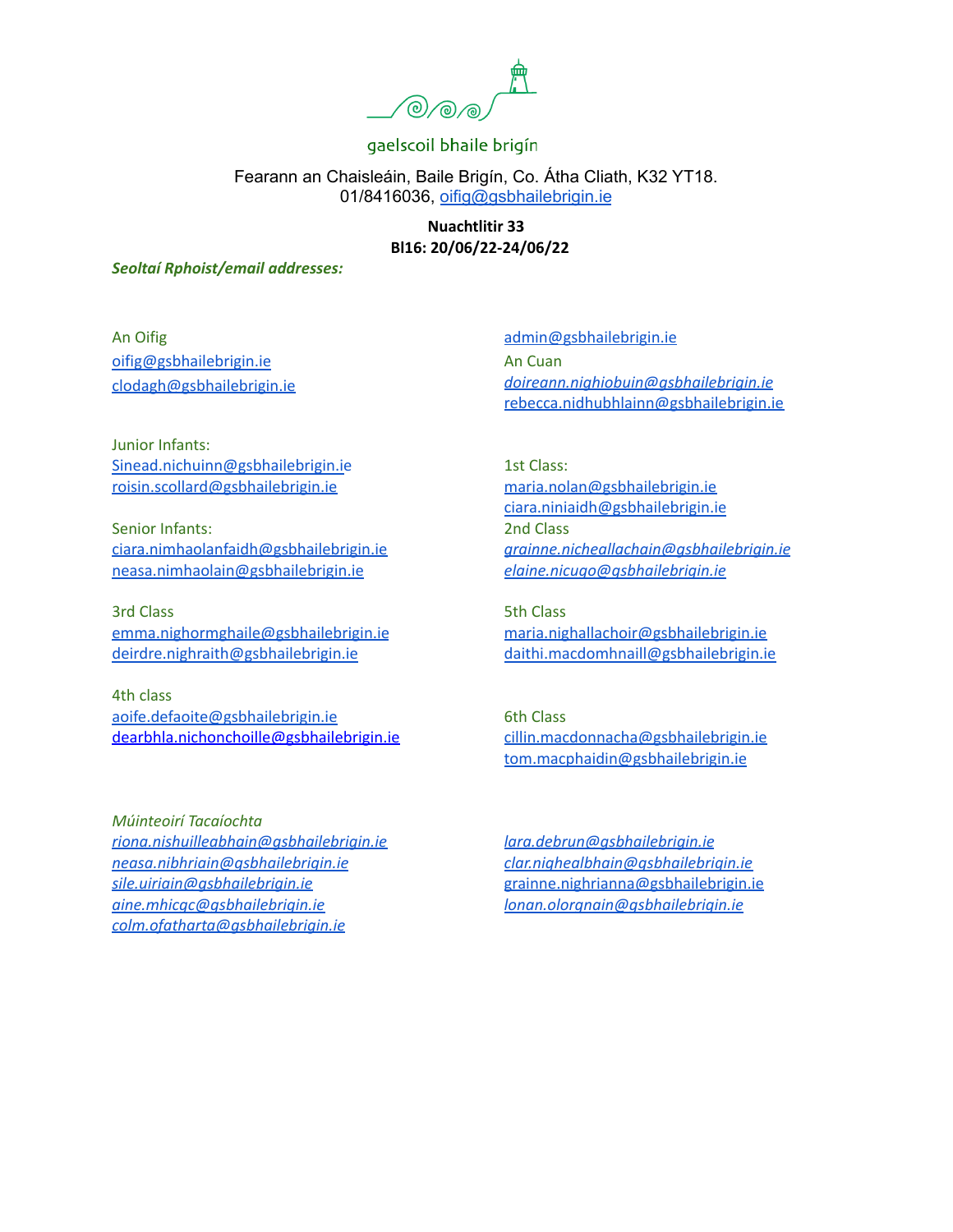

## Fearann an Chaisleáin, Baile Brigín, Co. Átha Cliath, K32 YT18. 01/8416036, [oifig@gsbhailebrigin.ie](mailto:oifig@gsbhailebrigin.ie)

## **Nuachtlitir 33 Bl16: 20/06/22-24/06/22**

#### *Turais Scoile 2022/ School Tours*

Tá eolas faoi thurais scoile 2022 luaite thíos. Tá na ceadúnais ar fáil ar Aladdin. Tá gach eolas orthu faoi na turais. Má tá deacracht ar bith agat le Aladdin a úsáid, déan teagmháil le hAisling agus beidh sí in ann cabhrú leat. Is féidir airgead a íoc píosa ar phíosa.

Below please find details of school tours 2022. Permission slips are available on Aladdin. These have all information regarding the tour on them. If you are having trouble accessing Aladdin, contact Aisling and she will be happy to help you. Payment can be made in instalments of  $\epsilon$ 5 or more via Aladdin.

| Rang     | Dáta     | Áit             | Costas (le híoc ar<br>Aladdin) |
|----------|----------|-----------------|--------------------------------|
| Rang a 2 | 28/06/22 | Bounce & Beyond | €27                            |
| Rang a 5 | 27/06/22 | Flynn Pk.       | €27                            |

## *Billí scoile/ School Bills*

Tá roinnt bhillí atá le híoc fós don scoil bhliain seo, leabhair oibre agus IXL san áireamh. Cuireadh iarratas íocaíochta abhaile ar Aladdin Dé Luain. Agus muid ag druidim i dtreo deireadh na scoilbhliana, d'iarrfaimis oraibh na billí seo a ghlanadh faoin 27 Meitheamh. Tá billí na scoilbhliana seo chugainn ar fáil anois. Is féidir iad seo ar fad a íoc tríd Aladdin. Má tá fadhb agat ag baint úsáid as seo, cuir glaoch ar Aisling. Beidh sí lánsásta cabhrú leat. Is féidir leat íoc anseo chomh maith. <https://www.aladdin.ie/p/4616044602720256>

*There are some bills still outstanding for this school year. A payment request was sent via Aladdin on Monday. As we approach the end of this school year, we would ask that these now be cleared by 27th June. Next year's school bill is now available. These can all be paid via Aladdin. If you are having difficulty using this, ring Aisling and she will be more than happy to help. You can also pay at this link. <https://www.aladdin.ie/p/4616044602720256>*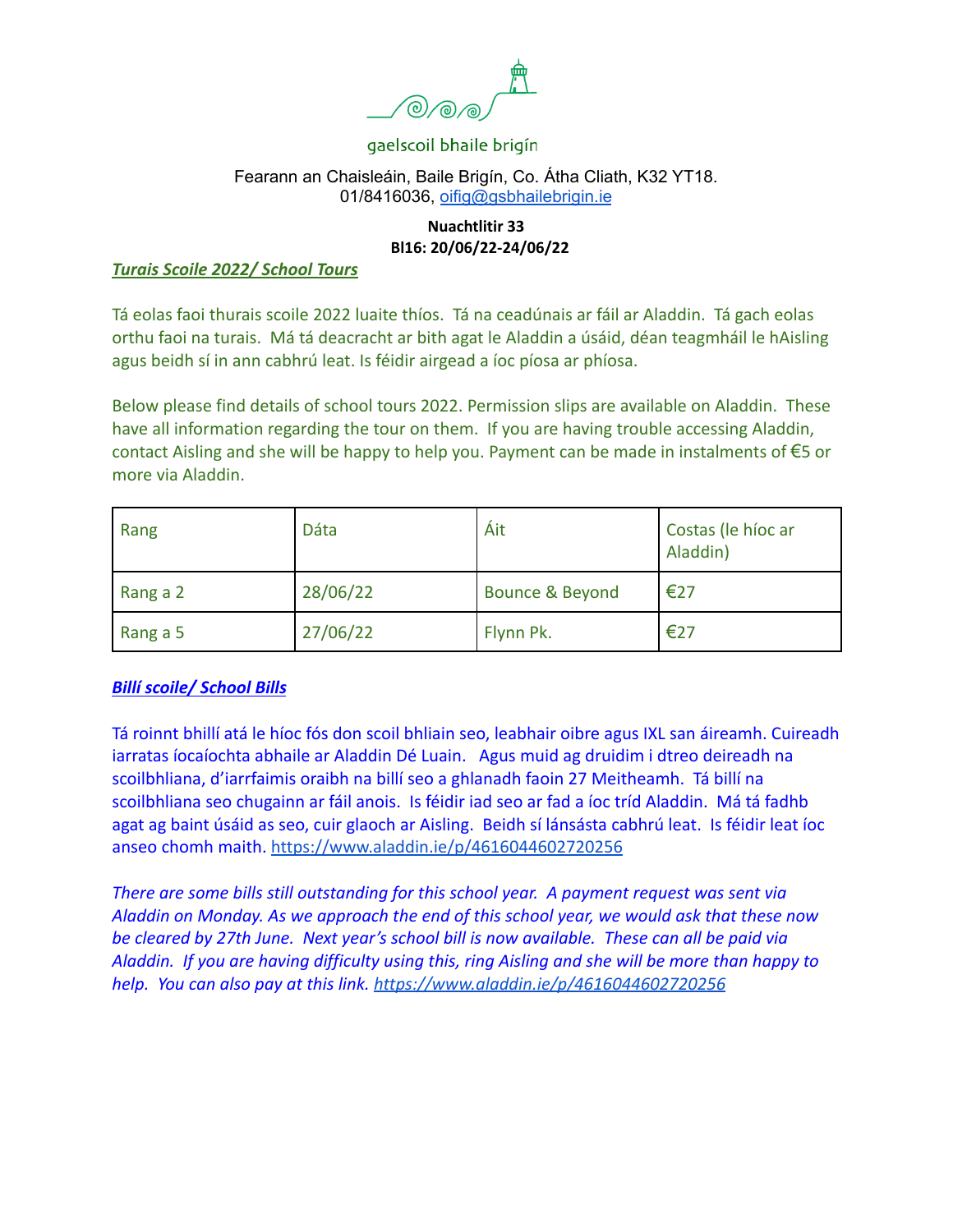

## Fearann an Chaisleáin, Baile Brigín, Co. Átha Cliath, K32 YT18. 01/8416036, [oifig@gsbhailebrigin.ie](mailto:oifig@gsbhailebrigin.ie)

## **Nuachtlitir 33 Bl16: 20/06/22-24/06/22**

## *Díolachán cácaí/ Cake Sale*

Beidh rang a 6 ag reachtáil díolachán cístí ar an 24 Meitheamh ar son Oispís Naomh Prionsias i Rath Éanaigh i gcuimhne Eibhlín Uí Bhriain, máthair Neasa Ní Bhriain a cailleadh ar an 22/12/21. Iarraimid oraibh síntús a dhéanamh tríd an nasc thíos. <https://www.idonate.ie/GaelscoilBhaileBrig-n>

*6th class will host a cake sale on the 24th June. They will be raising funds on behalf of St. Francis Hospice Raheny in memory of Eibhlín Uí Bhriain, múinteoir Neasa Ní Bhriain's mother who sadly passed away on 22nd December last. Please donate at the link below. <https://www.idonate.ie/GaelscoilBhaileBrig-n>*

#### *Lá Oscailte na Naíonán/ Infant Open Day*

Beidh an lá oscailte ar siúl Déardaoin na seachtaine seo ag 1.30. Beimid ag cur fáilte roimh dhaltaí agus tuismitheoirí nua. Mar sin, beidh na naíonáin bheaga agus na naíonáin mhóra ag críochnú @1.15 ar an lá seo, 23 Meitheamh ionas gur féidir linn freastal orthu. Beidh club na naíonán ar siúl ó 1.15-2.30.

*We will have our open day this Thursday @1.30. We will be welcoming our new infants and their parents. All junior and senior infants will finish @1.15pm on this day, 23rd June to facilitate this. Infant club will run from 1.15-2.30.*

#### *Searmanas Fágála Rang a 6/ 6th class leaving ceremony*

Beidh an searmanas ar siúl sa hall ar an 28 Meitheamh @1in. Tá fáilte roimh thuistí teacht isteach lena haghaidh.

*The leaving ceremony takes place at 1pm on 28th June in the school hall. Parents are welcome to attend.*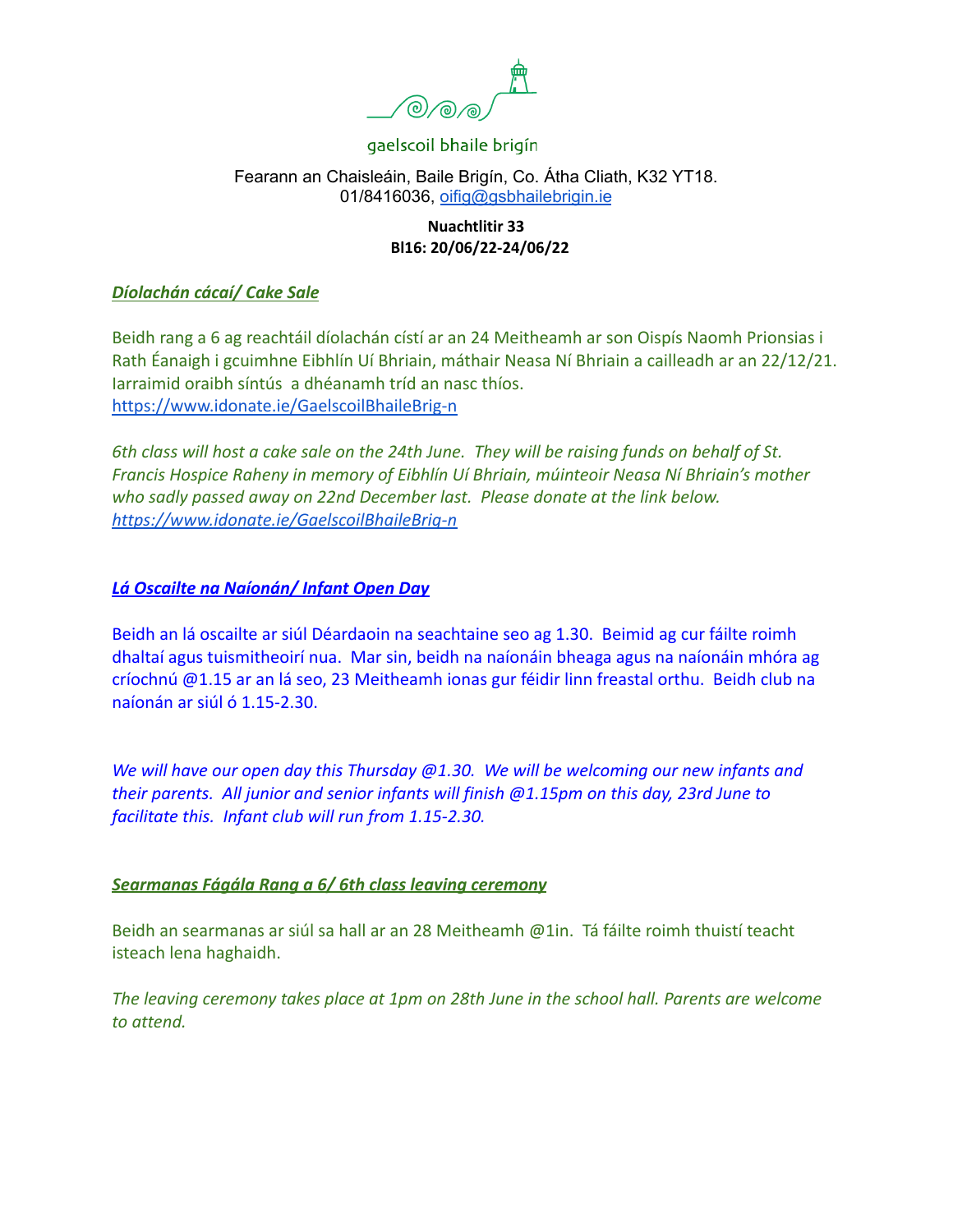

#### Fearann an Chaisleáin, Baile Brigín, Co. Átha Cliath, K32 YT18. 01/8416036, [oifig@gsbhailebrigin.ie](mailto:oifig@gsbhailebrigin.ie)

#### **Nuachtlitir 33 Bl16: 20/06/22-24/06/22**

#### *Tuairisc Scoile/ School Reports*

Beidh na tuairisc scoile ar fáil do thuismitheoirí ar Aladdin ón 22 Meitheamh. Má theastaíonn uait aon ghné den tuairisc a phlé, is féidir teagmháil a dhéanamh le múinteoir do pháiste. Meabhraímid daoibh maidir le torthaí na scrudaithe, gur gá a bheith aireach agus iad á léamh agus á bplé. Tarlaíonn sé go minic nach leiríonn na torthaí cumas an pháiste ag an am. Tá go leor le tabhairt san áireamh ar lá na srúduithe. Msh bíonn daltaí neirbhíseach, bíonn imní ar dhaltaí, bíonn siad rófhuar/róthe srl. Ní éiríonn go maith le roinnt pháistí i gcasanna mar seo. De gnáth, má bhraitheann an múinteoir nach leiríonn an scór cumas an dhalta, beidh nóta déanta de seo agus tá an-seans gur pléadh leat cheanna féin é. Is féidir le páistí eirí an-imníoch faoi na torthaí agus d'iarrfaimis ar dhaoine a bheith aireach faoi chonas a phléitear iad. Meabhraímid daoibh chomh maith faoi thioncar thréimhse na dianghlasála agus asláithreachtaí de bharr COVID. D'fhéadfaí go mbeadh na scoranna as alt dá bharr. Úsáidfimid na torthaí chun pleanáil chun cinn don bhliain seo chugainn. Beimid in ann tacaíocht a ullmhú bunaithe ar chumas na ndaltaí anois. Ba mhaith linn meabhrú do thuismitheoirí rang a haon nár thosaigh an clár Béarla go dtí níos déanaí sa bhliain, mar gheall ar an tionchar a bhí ag tréimhse na dianghlasa ar an gclár litearthachta. Bhí clár comhchruinnithe Gaeilge ann sa chéad téarma dá bharr. Táimid fíor-bhródúil as an méid atá déanta ag ár ndaltaí agus ba chóir iad a mholadh don dianobair atá déanta acu ó thaobh na scrúduithe de.

*School reports will be available for parents to view on Aladdin from 22nd June. If you wish to discuss the report with your child's teacher, please contact your child's teacher. We would remind everyone when looking or discussing standardised testing results that these results may not be an accurate representation of where your child is at. There are a lot of factors that can come into play on the day of the tests eg nerves, anxiety, too hot/cold etc. Some children do not perform well under these situations. Usually if the teacher feels that the score is not an accurate representation, this will have been noted and may have already been discussed. Children themselves can become quite stressed regarding these results and we would ask people to be mindful of this eg how /where/when they are being discussed. We would also like to remind everyone that the results may still be a little askew due to the impact of lockdowns over the last 2 years and due to the higher rate of absences due to Covid. We will be looking at the scores and results as an instrument to help us plan for supports for next year and where the children in front of us are at. We would especially like to remind parents of Rang 1 that the English programme did not commence this year until later in the year due to the effect of the previous 2 years of lockdown had on their literacy programme, which resulted in a concentrated Irish programme in the first term of this year. We are very proud of how they have done and all of our students should be commended for their hard work on these tests.*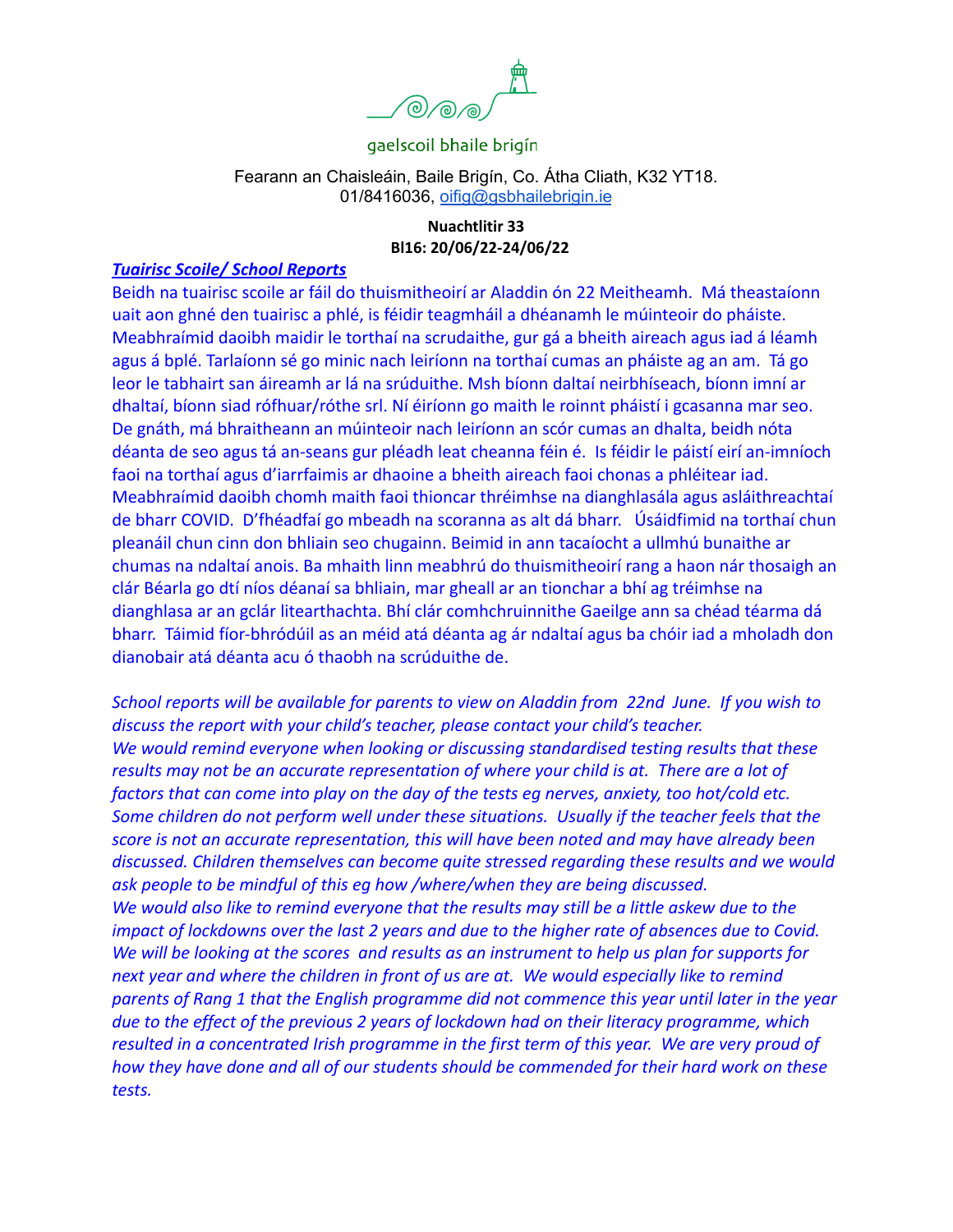

## Fearann an Chaisleáin, Baile Brigín, Co. Átha Cliath, K32 YT18. 01/8416036, [oifig@gsbhailebrigin.ie](mailto:oifig@gsbhailebrigin.ie)

## **Nuachtlitir 33 Bl16: 20/06/22-24/06/22**

## *Leabharliostaí/ Booklists*

Beidh na leabharliostaí ar fáil go luath an tseachtain seo chugainn.

*Booklists will be available early next week.*

## *COVID- 19 Cathain le fanacht sa bhaile ón scoil/COVID-19 When to stay home from school*

Má tá COVID-19 ar do pháiste (PCR nó antigéin dearfach)

● Má tá aon chomharthaí COVID-19 ar do pháiste

*Your child cannot attend school in the following circumstances:*

- *● If your child has COVID-19 (Positive PCR or antigen)*
- *● If your child has any symptoms of COVID-19.*